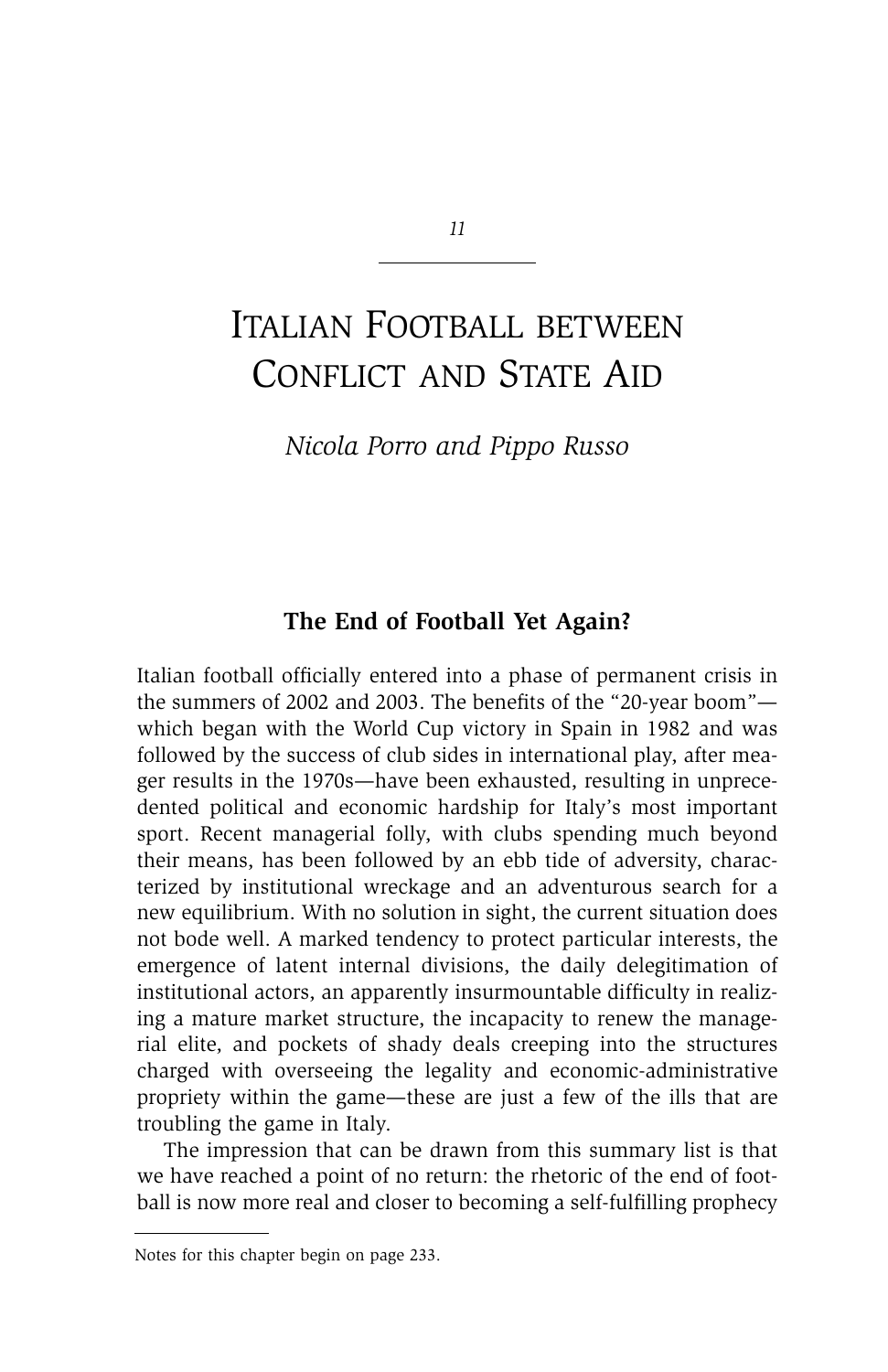rather than simply a refrain sung out at every critical juncture. When leafing through old newspapers, one gets the impression of a recurrent state of alarm about the dire prospects for football in Italy, and history has given commentators many opportunities to discredit the prophecy. However, the present situation has many different and grave elements that are not found in the darker moments of Italian football history. Never before has Italian football come so close to the edge of the precipice.

What makes the current phase exceptional, and exceptionally serious, is the conjuncture of three factors: the systemic crisis that is apparent upon close analysis; the fragmentation of the internal structure, with actors divided along particularistic interests and tempted by exit; and the externalization of the crisis, with respect to both the effects as well as the possible solutions and the actors called upon to find them. The systemic crisis was expressed as a serious loss of legitimacy by the game's institutional structures, which were incapable of governing the sport and producing consensus. It is a political-institutional phase that might be interpreted sociologically as a condition of anomie or a change of paradigm. $<sup>1</sup>$  The fragmentation of the internal</sup> structure is evidenced by the continuous disaggregation and recomposition of alliances on single issues. Moreover, the structured front formed by the elite clubs makes more apparent their intention to secede, with the aim of creating a premier circuit known as the Superlega (also known as the G-14, after the 14 European clubs that would form the league). Finally, the question of the externalization of the crisis is linked to the radicalization of that feature of football, and sport in general, which led Alessandro Dal Lago to borrow Marcel Mauss's famous definition—that it is a "total social fact." As such, Italian football has seen its reach extended to a wide range of fields (economic, political, cultural, and juridical) that have become pre-eminent and have pushed into the background the intrinsic sporting dimension.

#### **Football's Seasonal Government**

One of the consequences of Italy's passage from the First to the Second Republic has been the disappearance of one of the most bizarre models of government produced by Italian politics, the "seasonal" government: a temporary government that would serve between the resignation of one and the installation of a successor. The last two summers, clearly within the period of the Second Republic, have presented anew the image of the seasonal government, this time applied to the football emergency. With some semantic shading, government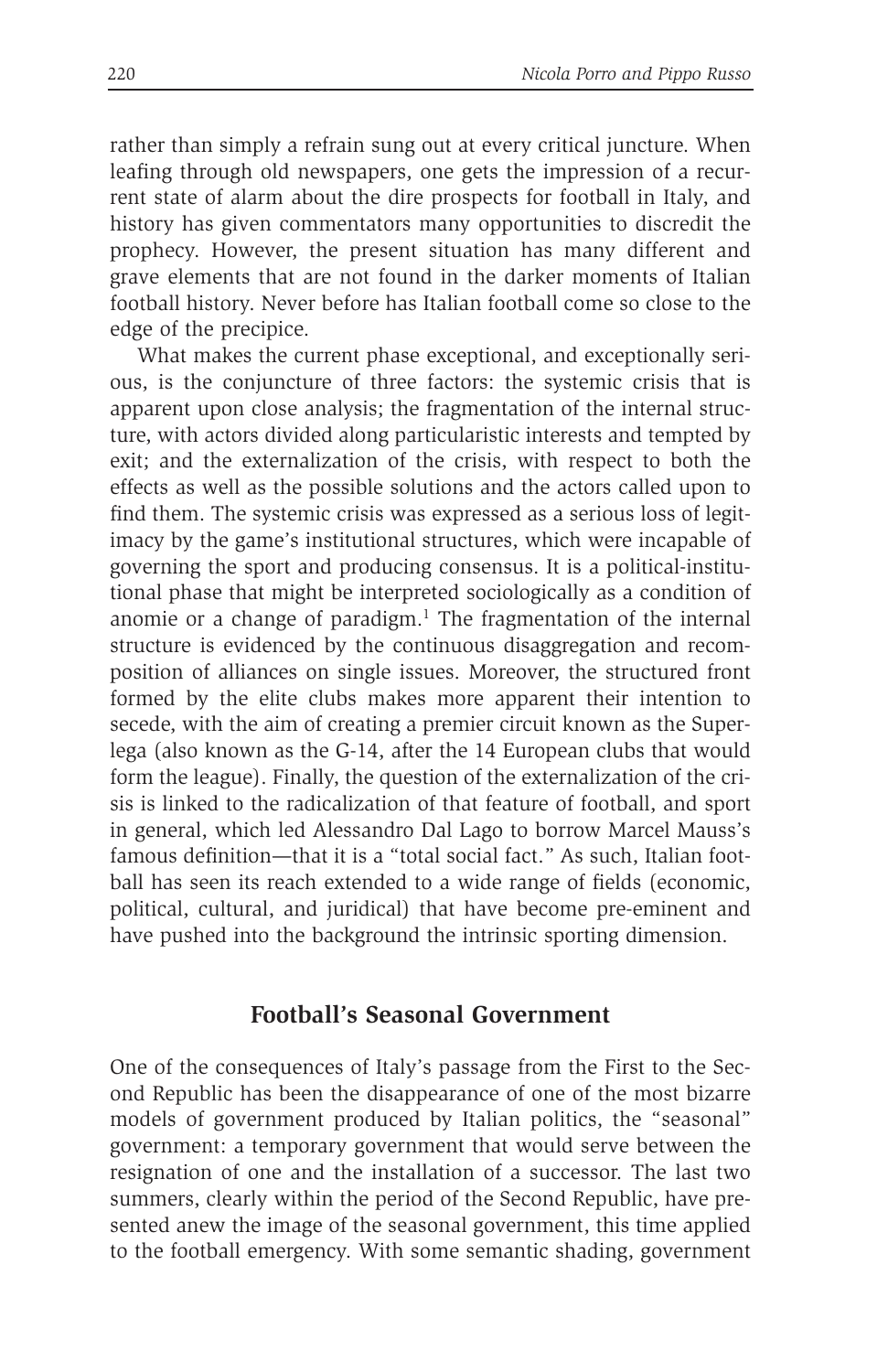is taken to mean not an executive structure but "action aimed at the achievement of an end." In both recent cases, political and legislative intervention was framed in a context of deep crisis that flowed into a paralysis of competitive activity. In summer 2002, the start of the professional season (Serie A and B) was delayed because of a lack of agreement on television rights, for both clear and scrambled signals. The government's intervention through the RAI (with orders to the public broadcaster to pay more than the figure tendered by its Administrative Council) resolved the question of broadcast rights for clear signals. The pressure by the president of the Lega Calcio, Adriano Galliano (Prime Minister Berlusconi's delegate for football matters), on Rupert Murdoch, who was the sole owner of Italian pay TV at the start of the 2003–2004 season, produced a stopgap solution to the rights for scrambled signals. In January 2003, the government proposed the "loss-spreading" decree (clubs would be allowed tax relief by spreading their losses over a 10-year period), which was converted into law on 18 February. The reasons for the delay to the start of the Serie B season in summer 2003 were much more complex. The intricate episode of promotion to and relegation from Serie B was the result of a regulatory difficulty, and the issue was transferred (with devastating consequences) from the sporting judiciary to the ordinary one. Eventually, the government intervened to resolve the conflict over jurisdiction.

The solutions that ended both summer crises proved to be precarious and poorly cobbled together, producing only short-lived effects. What unblocked the impasse in summer 2002 (on the question of television rights and the spreading of budget debts across a decade) had the sole effect of avoiding existing conflicts for one year. With respect to television rights, there was agreement only on the issue that was least problematic: rights for clear signals, granted to the RAI. The same cannot be said for what was achieved on the other front: rights for scrambled signals. In this case, the provisional nature of the agreement quickly became apparent, in no way resolving the key questions of the existing internal imbalances of the Italian football world, that is, the wide economic division between major and minor clubs in the area of the commercialization of television rights. The fragile equilibrium constructed in September 2002, the result of a retreat to more modest demands by the smaller clubs (some of which were associates in PMT, Plus Media Television), had as its sole outcome the postponement to the following summer of a conflict whose essential elements remained unchanged. The situation was aggravated by the fusion of two pay TV outlets (Telepiù and Stream) into a single operator (Sky) starting in 2003, which created a market concentration of television rights. This had the effect of excluding some clubs from the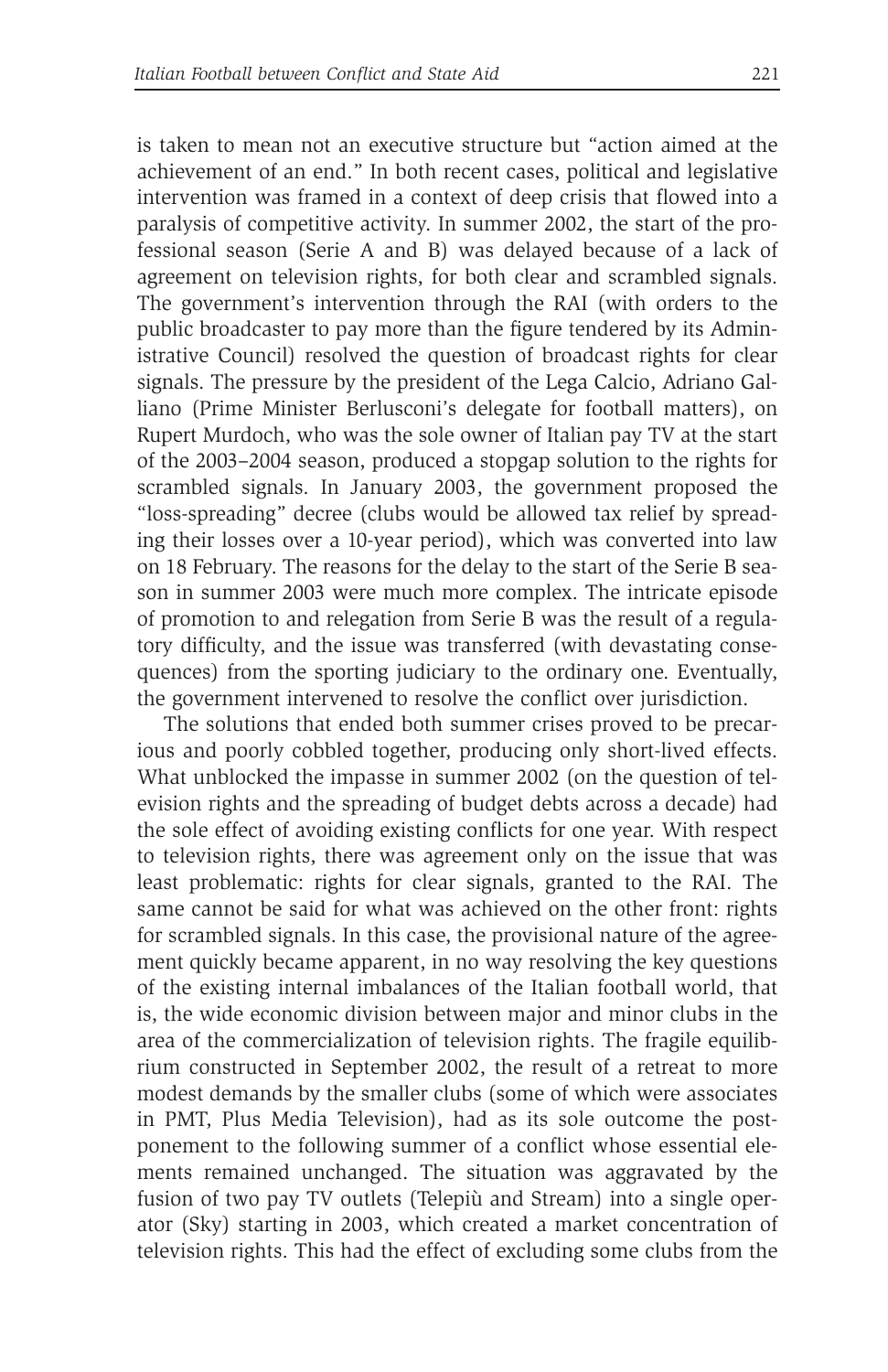pay TV business also for reasons related to antitrust rules. No less disappointing were the measures introduced to resolve the economic crisis faced by football clubs (the football-saving or loss-spreading law); they are the subject of two infraction investigations by the EU Commission and a source of indignation in public opinion. Public opinion reacted negatively to the declaration of a "state of emergency" for Italian football, possibly because it coincided with the national sport's lowest rate of approval, which may have been the result of Italy's poor performance at the 2002 World Cup and the controversies that followed. However, negative public opinion did not impede the government and the football lobby from achieving their legislative objective.

Even more precarious was the durability of the solutions reached in summer 2003, solutions that, unlike those from the previous year, did not have the benefit of suspending the conflicts for an entire season. Indeed, conflict was unavoidable before such questions as which clubs would play in which division. The jurisdictional clash between the sport and ordinary judicial bodies led to two questions, one of a sporting nature and the other judicial. The sporting response was made concrete when the relegation of clubs from Serie B to C1 was blocked (for sporting and territorial reasons, the Fiorentina club was rescued from C1, while another club, Cosenza, was discarded for economic motives), thus requiring a widening of the division from 20 to 24 teams.<sup>2</sup> This solution solved one issue but raised many others, leading to a strike by all of the clubs, which meant that the start of the season was delayed by two rounds of matches. There also emerged a serious problem over the reallocation of resources, both competitive and economic  $(\text{\textsterling}103$  million was to be divided among the clubs in Serie A and B, which now included 24 instead of 20 clubs in the lower division). Questions related to the competitive part of the game have been resolved only momentarily. It is easy to imagine that chaos will return in summer 2004 between the clubs in B on one side and the Federazione Italiana Giuoco Calcio (FIGC, the Italian Football Federation) and the Lega Calcio on the other; they will be divided over the question of the number of clubs that can be promoted into the senior division for the 2004–2005 season. With Serie B having two more clubs than they would have had without the incidents of summer 2003 (that is, 22 instead of 20), the spaces available for promotion are three instead of the usual four. Moreover, there was a tense confrontation over the question of how to divide financial resources for the 2003–2004 season. Riccardo Gaucci, the president of the Catania club, responded tersely to the proposal of the original 20 teams in Serie B to exclude the four clubs that had gained promotion off-thepitch from the sharing of revenues. He rejected the claim that the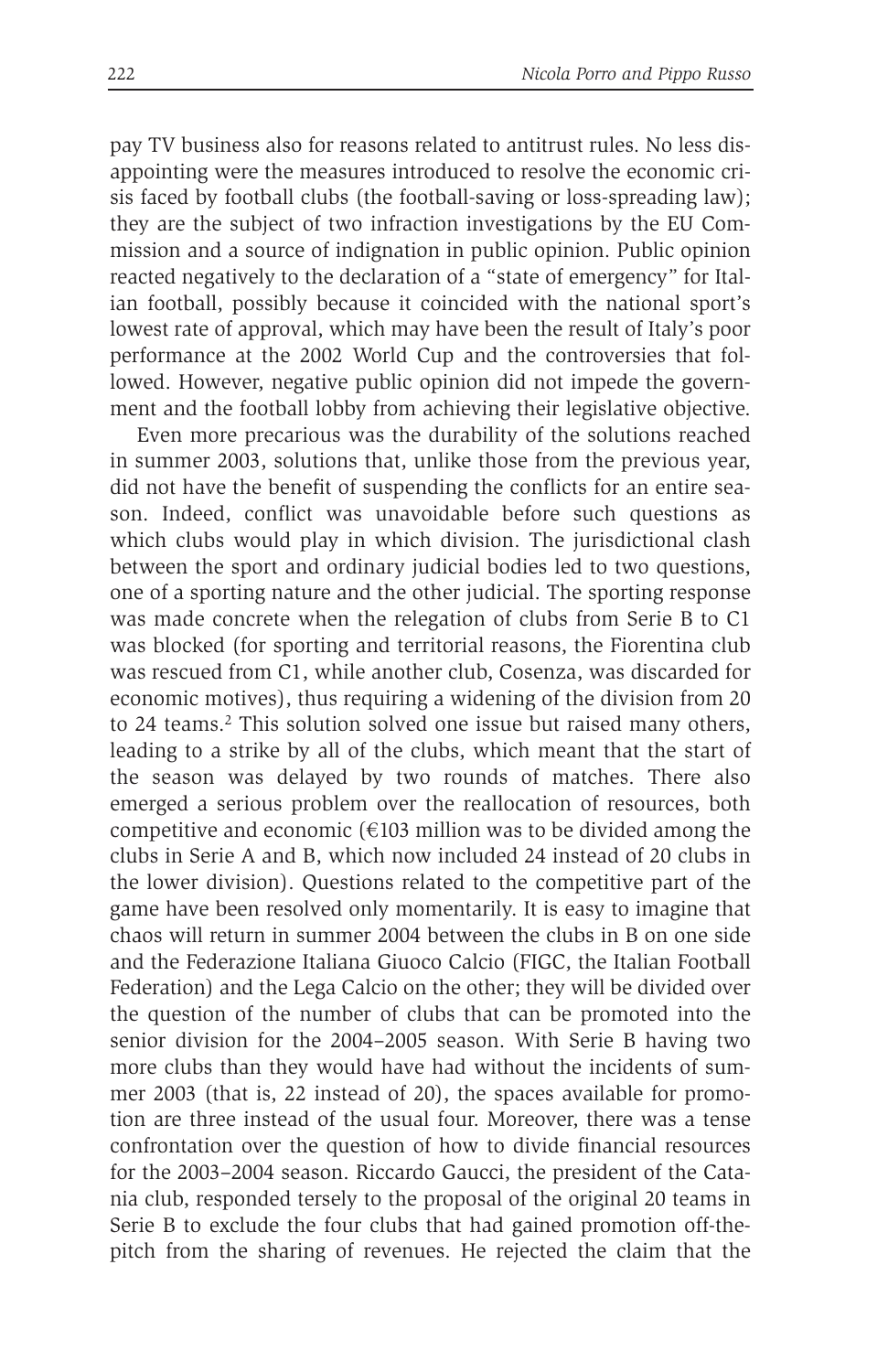competitive advantage they gained from the unexpected promotion could justify exclusion from their rightful share of the pot.

A legislative response was also given to the chaos that exploded from the conflict between the jurisdictions. A decree was disseminated on 19 August (and converted into law in October 2003) that gained a nickname no less original than "loss spreading": "TAR stopper." The decree held that in cases in which actors in the sporting world feel that their rights are not adequately protected by judicial bodies, they have the possibility of turning exclusively to the Lazio TAR. The aim of the law was to avoid the partisan justice of local TAR (which have never ruled against local clubs that have turned to them) and to restore the legitimacy of sporting federations' judicial bodies, which at that point were being regularly bypassed. Indeed, only time will tell whether the first objective will be achieved. On the other hand, the second goal quickly ran into difficulties. In November, the Lega Calcio, representing Serie A and B, brought before the Lazio Tar the CONI (the national Olympic committee and the top organization for sport) because it had not provided extra financial resources for the additional four clubs in Serie B.

There were two other controversial issues that emerged in summer 2003: the first was related to false financial guarantees deposited by some clubs, and the second involved the perennial question of television rights for scrambled signals. We will address the latter issue later in our discussion. With respect to the former, a judicial investigation began to uncover evidence of a network of schemers operating with ease around the football universe. The result was hardly an edifying image to the external world—neither of football as an extension of the economic life of the nation, nor of the internal structures and order that were supposed to ensure a measure of control and oversight. This was certainly the case with the federal body charged with the oversight of the football clubs' budgets. The Covisoc has had its powers hollowed out over time to such an extent that it now operates on the opaque frontier between respect for accounting rules and a technical-financial free-for-all. Faced with matters that verged on dishonesty, the clubs that did respect the proper rules of accounting demanded that their virtuousness be rewarded in terms of a sporting gain at the expense of those clubs that were not so precise in their respect for the rules.

The game that the football system has played for the last two summers is a symptom of increasing hyper-atrophy. It is a crisis that the system itself can no longer manage and, therefore, requires the intervention of a "political government" to handle the emergency. The results, however, have proven to be more awkward and messy than those that might have been produced by quarrelsome and bewildered football actors.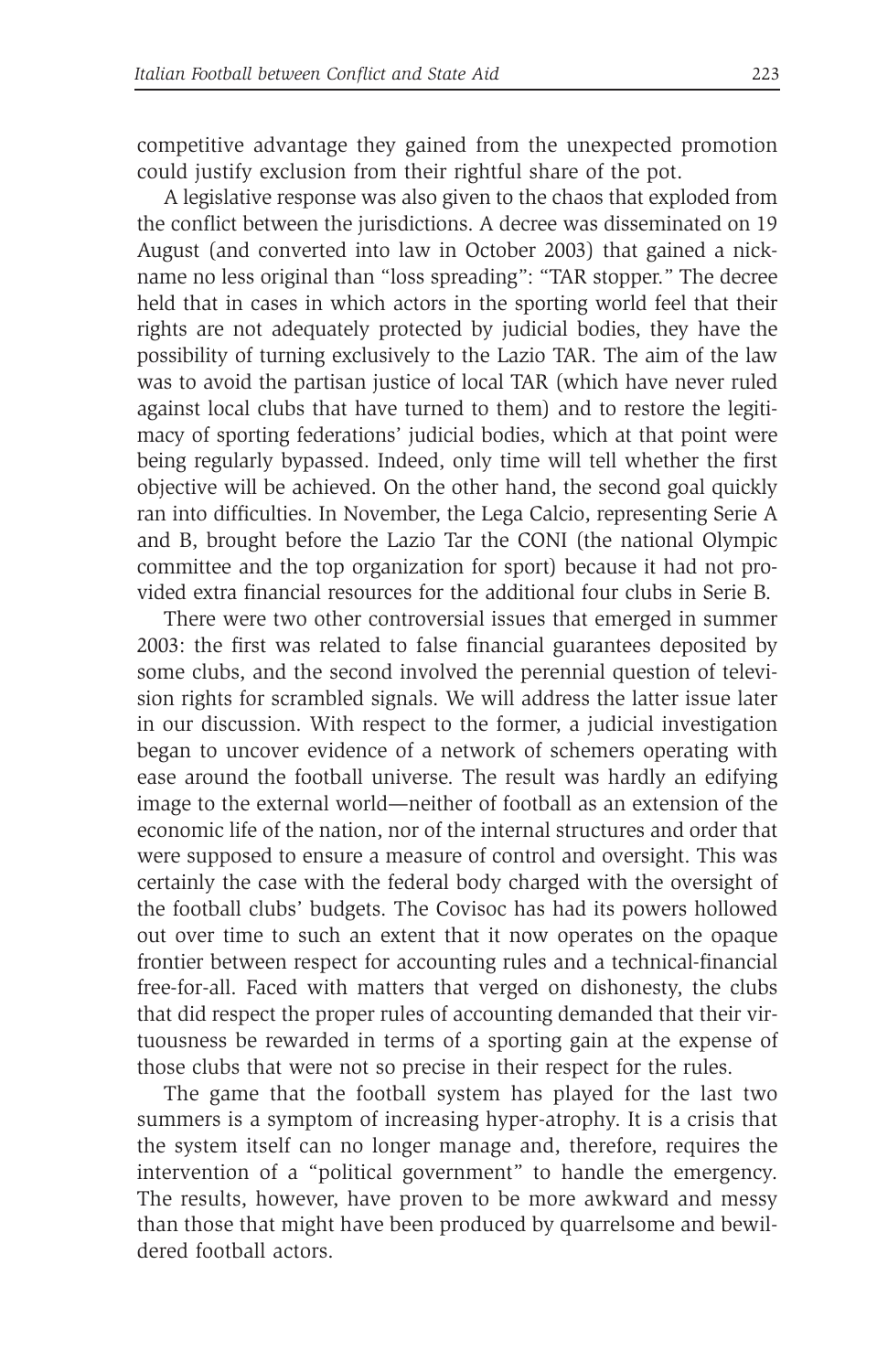### **The Institutional Crisis**

The most dramatic feature of the crisis of Italian football is the institutional dimension. The chaos that struck Italian football (and, through it, all of national sport) was, above all, the result of a loss of legitimacy by its institutional structure and of the capacity to manage conflicts and tensions at the most basic level. The two institutions that should have regulated and, in the extreme, suppressed conflict (the FIGC and the Lega Calcio, representing Serie A and B) ended up being dragged into the mess and, in some cases, even contributed to its madness. Before examining the specific inadequacies of the two institutional actors, it is necessary to consider the context in which their loss of centrality took place. The FIGC and the Lega Calcio experienced a phase of political-institutional decline, which was part of a process of deregulation that began in Italian football in the second half of the 1990s. It was a deregulation that affected the two institutions in different ways yet brought them together through the difficulties they faced in governing their respective movements. The emergence of particularism, embodied primarily in demands by the large clubs to produce and directly manage their business interests, which were vastly superior to those of other clubs, had an impact on football's two institutional bodies. After a decade of conflictual relations (characterized by an alternation in their relative positions of power), these bodies found themselves on the same side of the barricades for the first time in an attempt to face down the demands and actions of actors (in this case, the clubs) that were always more recalcitrant to work within a rigidly fixed regulatory and legal framework.

The deregulation process struck the FIGC first. As an organization that embodies the centralized state, it felt the impact of processes that redefined the role of the nation-state and its various structures. The difficulty in containing initiatives by private actors, while having them respect the policy direction set by the political-institutional leadership, has marked the FIGC's actions in the same way as have parts of state intervention. The same has occurred with governing bodies at the head of rich and developed football institutions in other parts of Europe; they have all had to face a rebellion of the elite, which exposed the fundamental inadequacy of their power. The football associations have had to adapt themselves to a change in their position, which had been traditionally organized along hierarchical principles with the FIGC, as the state actor, at the head of the institutional structure that disciplined the sport. Using the threat of secession as a pressure tactic, the richer clubs have begun to negotiate on an equal basis, demanding an even wider role in the setting of federal policy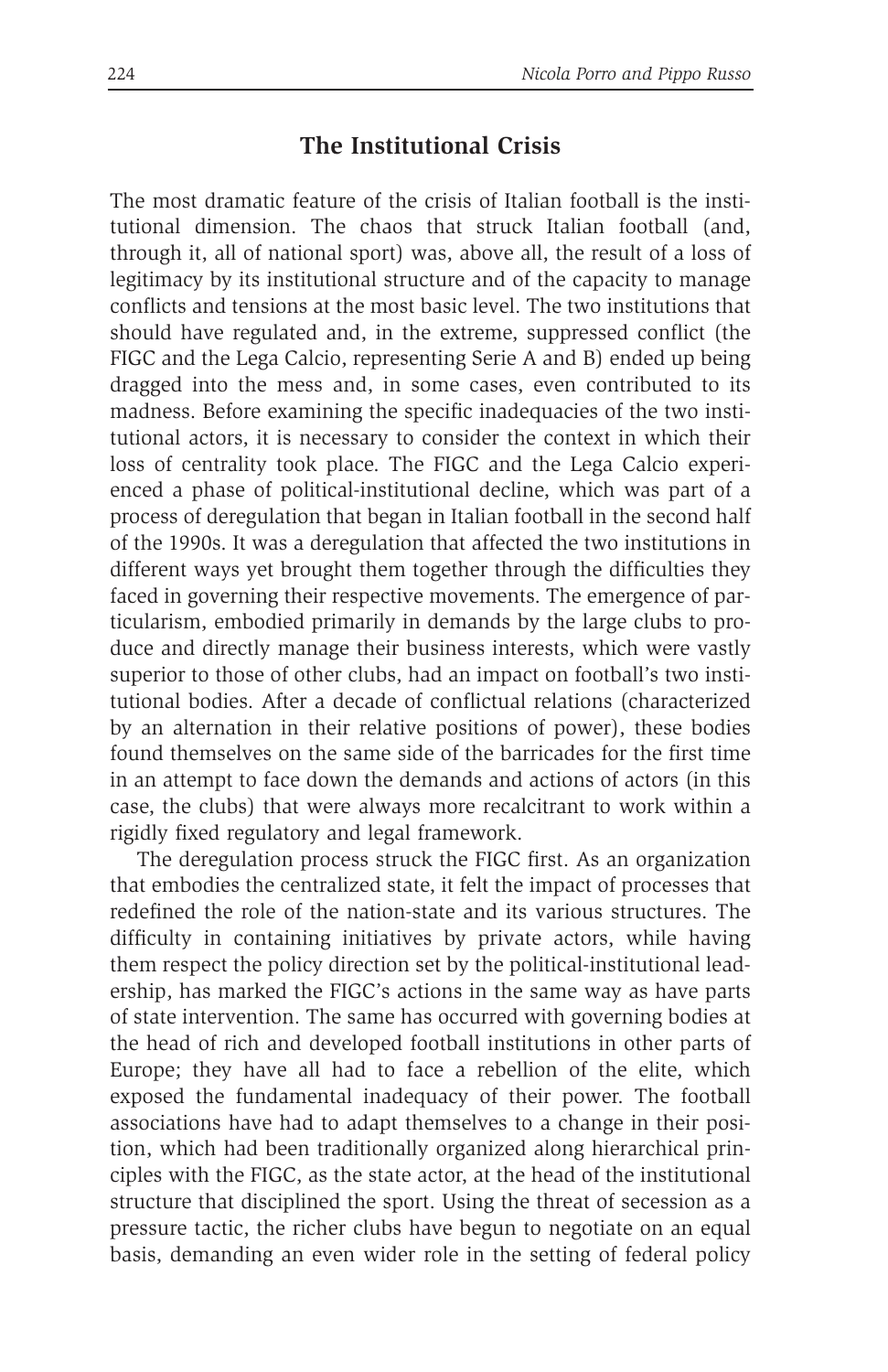and in the management of economic activities and flows. The growing difficulties encountered by national teams seeking to play in international matches and tournaments exemplify this shifting equilibrium. Until the early 1990s, they were the recognized and uncontested apex of the FIGC's organization; now they must negotiate a role and space to conduct their activities. It was not that long ago that a national cap was considered an honor for an individual footballer, a reason to be proud, as well as providing an economic return and a prominent public image for the club.

Currently, national side commitments have become a bother and a burden. Once again, elite clubs, which have the most commitments in terms of matches that strain their player resources, are at the forefront of assuming this position. In these conditions, playing for the national side has ceased to be the highest form of representation in football. No longer viewed as something for which all sacrifices are to be made, it has become instead just another competition and not a very compelling one, given its weak negotiating position. The incidents of "diplomatic injuries" (when players claim to have an injury that prevents them from playing for the national side), especially for friendly matches, have become a ploy used by clubs as well as many players. National team managers are increasingly forced to choose second- and third-tier players, usually from small or medium-sized clubs. Moreover, there is the notion percolating that the national federations should compensate the clubs for use of their players. The capacity of the FIGC to impose policy direction and strategic choices has been seriously circumscribed in light of the rebalancing of the entire system and a reordering of the hierarchy. The poor performance of the FIGC's management during the last two years has only further eroded the institution's credibility. Moreover, the changes underway have contributed to the arguments in favor of a Superlega.

The other institutional actor, the Lega Calcio, representing Serie A and B, has also been mired in a permanent crisis and has seen a notable part of its legitimacy diminish. As mentioned earlier, the Lega's position and attitude have been more ambiguous that those of the FIGC. The reason for this is the weaving together of individual club interests, which are often at cross-purposes, with those of the league to which they belong. This ambiguity is most apparent when assessing the position taken by the clubs within the organization when considering the question of the Superlega. The Lega Calcio represents the unity of the 42 clubs in Serie A and B. However, at the same time, a group of clubs within the Lega has been quietly maneuvering to untangle itself from the unitary bond that has become a burden to its business plans. The perfect example of this conflict is Lega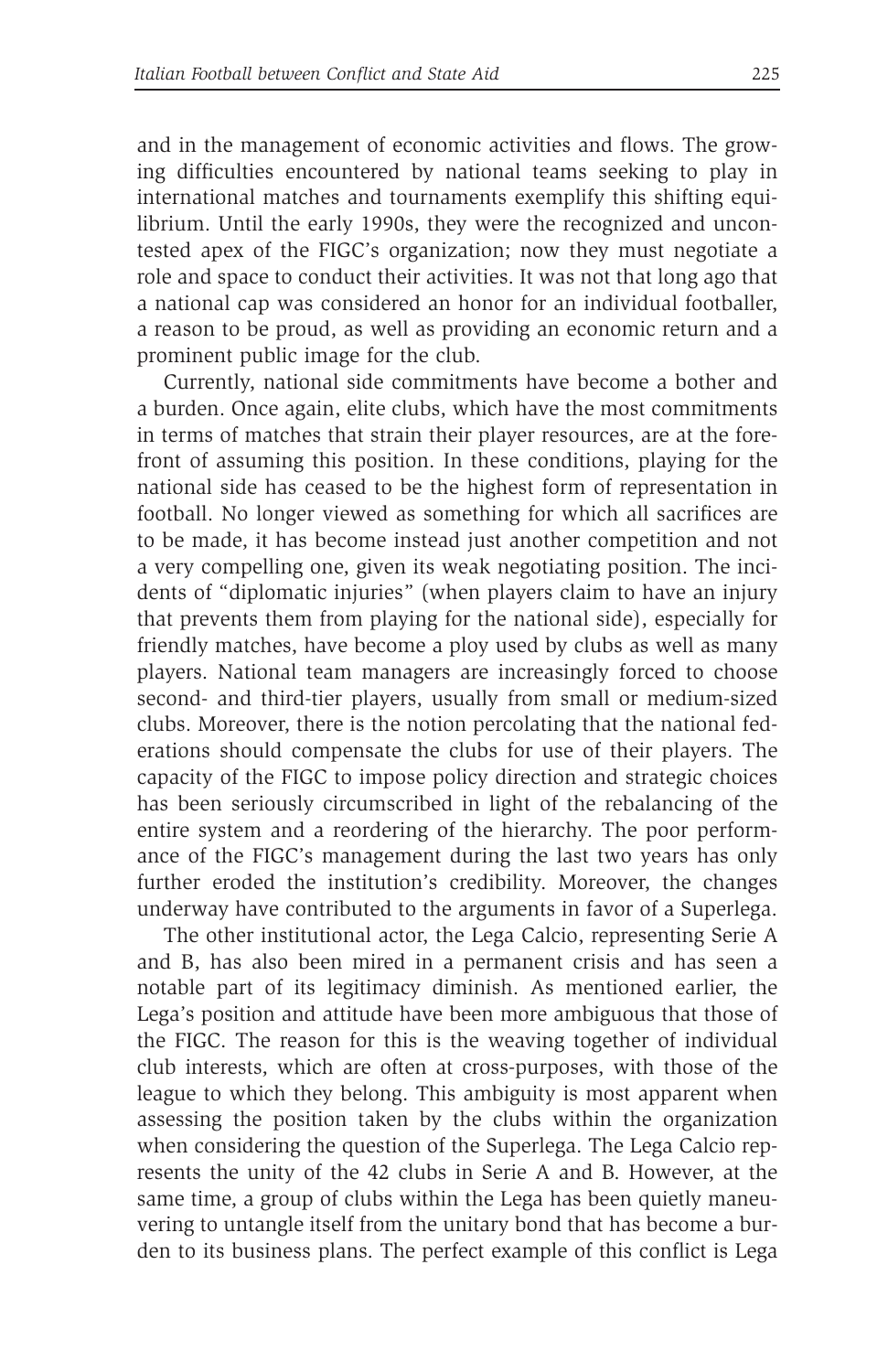Calcio President Adriano Galliani, who represents all of the clubs but is also executive vice-president of the A.C. Milan club, which is one of the architects of the proposed elite league. More than a conflict of interest, this is a tragic case of a split personality. On the one hand, we have Adriano Galliani, president of the Lega Calcio, champion of the unity of Italian professional football, and guarantor of equal treatment for small clubs with respect to the larger clubs. Moreover, he is also meant to protect the small clubs against the threat of secession of the larger, richer clubs. On the other hand, we have Galliani Adriano, a leading figure in the G-14 who participates in secessionist plans at the national and international levels.

It is a measure of the state of things in the Italian football world that a managerial figure so complex could go about his business seeking credibility and legitimacy. It is no coincidence that Galliani suffered the most humiliating defeats of his career as a football executive in a period of great tension within the Lega. Three episodes highlight Galliani's loss of capacity to exercise leadership. The first was his attempt to avoid a vote of no-confidence for the federal president, Carraro, by the clubs in Serie A and B, while the second was his commitment to defend the Lega vote to limit Serie B to 20 clubs, only to subsequently increase it to 24 a few weeks later. The third was his attempt to force the clubs in Serie B to play their matches the second week of the season on 7 September 2003. They were threatened with forfeiting the match by a score of 0–3 if they did not appear on the pitch; however, once an agreement had been reached for the Serie B season, the matches were played and the forfeits forgotten.

The discussion about the granting of pay TV rights also extended into the autumn and involved the institutional structures of the Lega Calcio, with the leading protagonists its two most senior executives: Galliani and Vice-President Antonio Matarrese. This event will be dealt with in more detail in the section dedicated to the fragile state of the Italian football market. What needs to be emphasized here is that an institutional body for whom the promotion and management of football's commercial television rights should be at the top of the agenda (not to mention that its head, Galliani, came from the television industry) has not been able to find a lasting solution to the problem for the last two years.

The real knot that the Lega Calcio management must untangle is the question of the composition of Serie A and B. It is perhaps a coincidence that Serie B had assumed a much more urban dimension than Serie A over the two tormented seasons. In the senior league, with the exception of the big clubs (Juventus from Turin, two clubs from Milan, and two from Rome) and a couple of medium-sized teams (Bologna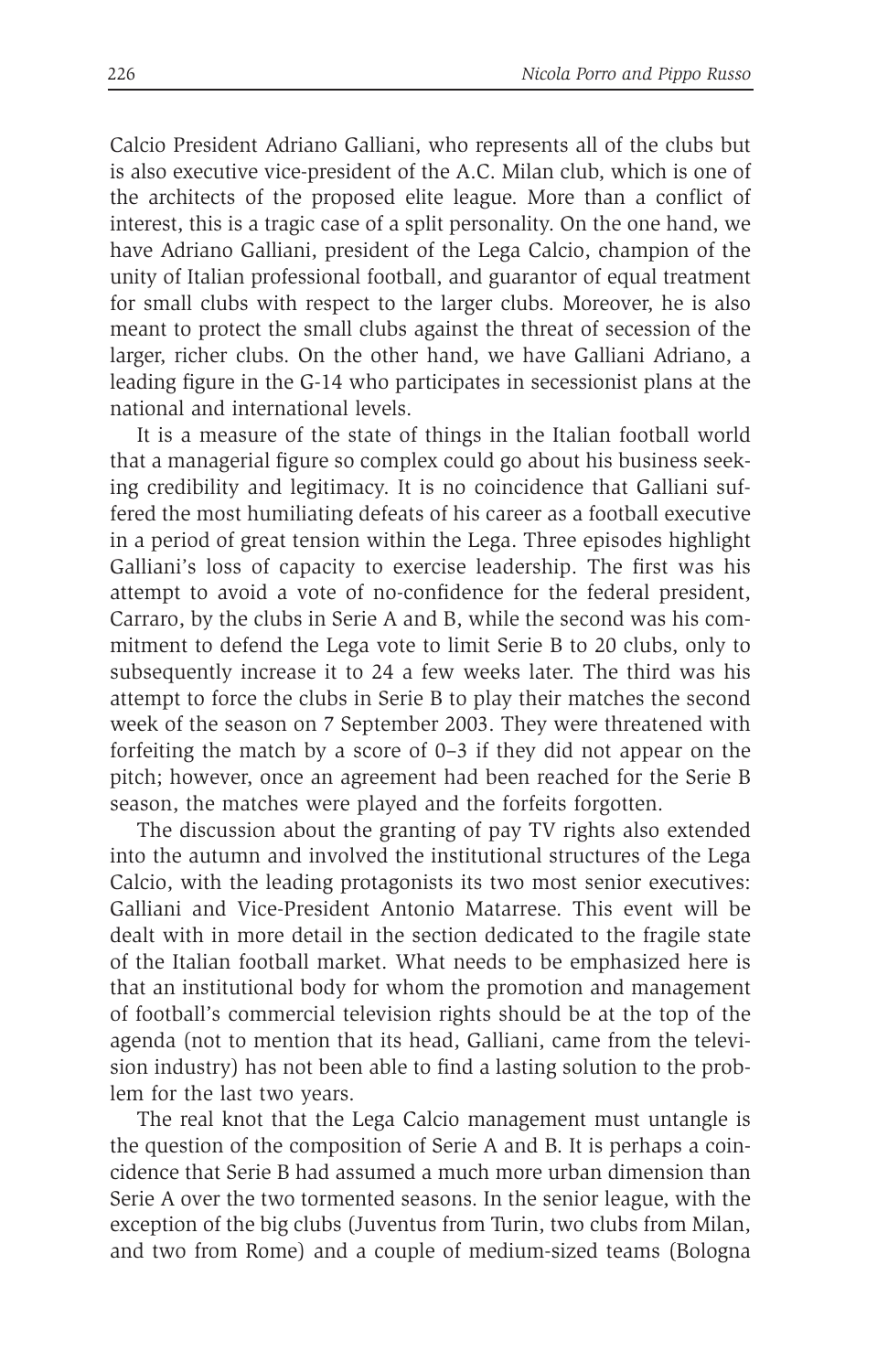and the Sampdoria, which represents half of the support from Genoa), the roster included mostly teams from small or medium-sized cities: Parma, Modena, Lecce, Ancona, Siena, Perugia, Empoli (which is not even a provincial capital), and Chievo (which represents a neighborhood in Verona). On the other hand, Serie B was never more urban, with teams from Naples, Palermo, the other Genoa club, the other half of Turin, Bari, Florence, Catania, Cagliari, and Salerno. Added to these were clubs from cities that are important historical sites or have an important football pedigree: Trieste, Venice, and Verona. Such a fragmentation of the audience pool, although the result of league standings and questionable management, represents an irrational distribution of resources and a stunting of possibilities for growth. This is especially so for those who see Serie A as a league representing the economic elite and not necessarily the highest level of meritocratic achievement. As an institutional body, the current league is a fragile clearing-house for differing needs. It is divided between an enduring mission to represent a unity that interests only the smaller clubs and the temptation to promote an optimal level of development, which would mean abandoning any idea of equity and meritocracy.

Finally, there is one aspect, more than any other, that illustrates the crisis of the institutional framework of Italian football: the poor state of its regulatory structures as seen in the case of the Catania club. The pitiful state of sporting regulations (in which numerous contradictions have been discovered) is simply the formalization of a process of delegitimation that has been underway for some time. The collapse of the regulatory structure meant the disappearance of the last bulwark against the arbitrariness of the clubs. It implied the decline of the belief in legitimacy, which, according to Weber, any institutional arrangement is based upon, relying upon it for recognition and obedience. The dismantling of the regulatory structure for football (and sport in general) not only was the result of its poor condition or dubious application, but also stemmed from the loss of its capacity to intimidate through the one mechanism that had always been in place to ensure the autonomy of the sport's judicial bodies: the "arbitration clause."3 For a long period of time (since World War II), the clause was more than a legal instrument; it was a taboo that was not to be violated in order to preserve the sport's judicial autonomy and capacity to govern its own conflicts. The unhinging of the clause, due to internal actors looking externally (clubs looking to the ordinary judicial system to resolve matters related to the sport's regulations) and to external actors looking inside (the judicial system called upon to resolve the internal disputes of clubs), has meant the end of football and sport as arenas of judicial autonomy. When an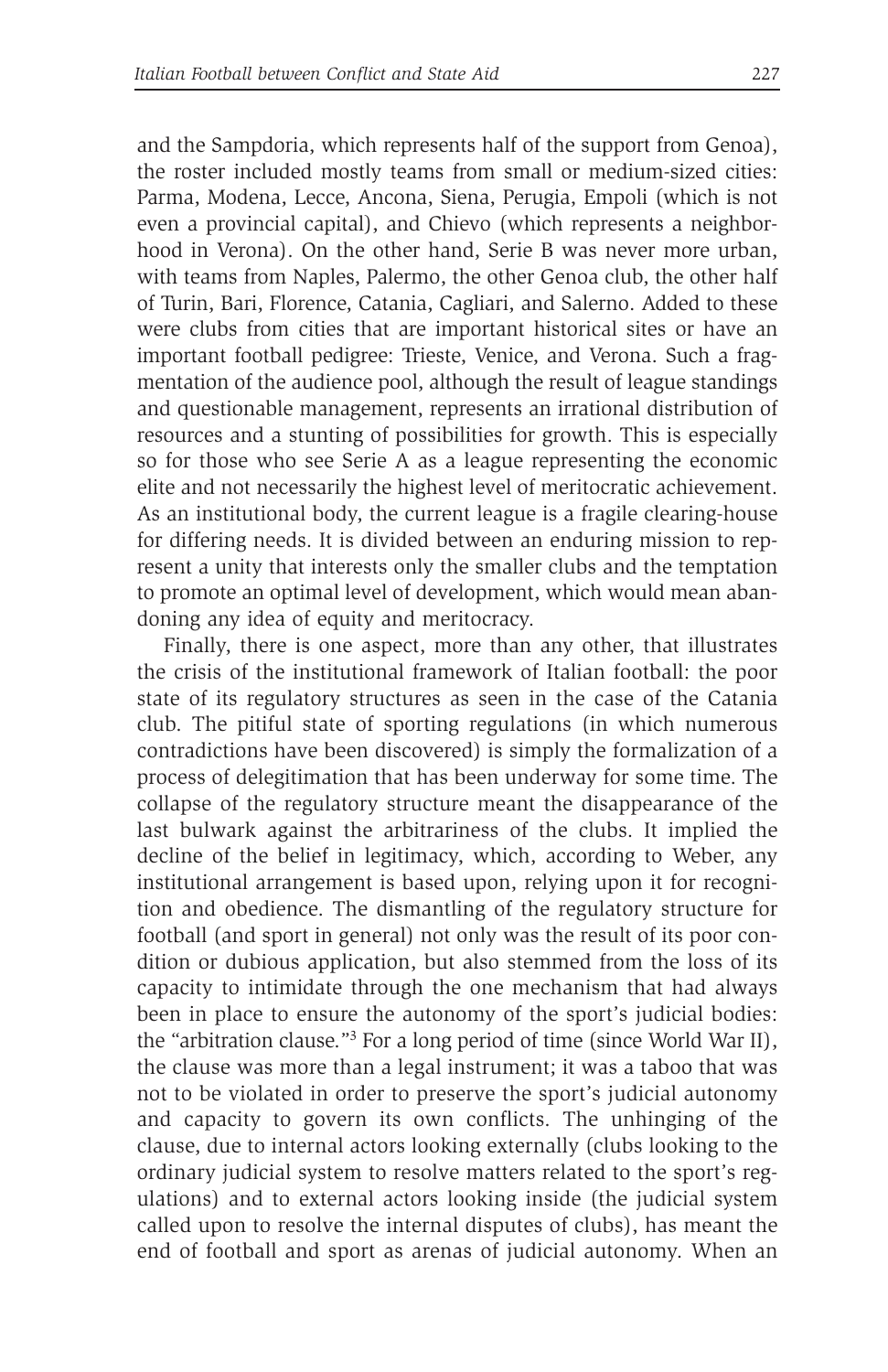institution is no longer capable of resolving its internal disputes based on its own rules and mechanisms, forcing actors to look to other spheres of justice, then the crisis has reached a condition that is close to terminal.

#### **The Impossible Market**

One of the clearest signs of the immaturity of Italian football has been its inability to construct a modern and solid market structure. The exponential economic growth of the game beginning in the 1980s did not find a corresponding level of development in adequate managerial styles and practices. Instead, growth has been wild and rarely channeled in a rational way, thus generating excessive expectations that have paved the way for the current general disorder. The difficulty that Italian football has faced in trying to create a solid market structure can be traced using a few significant events from last year to illustrate the weak market structure that has emerged. We will examine this market weakness through the case of the relations between the football world and pay TV.

The 1999–2000 season was the first in which individual clubs granted broadcast rights to pay TV; previously, it was the league that had granted the rights and distributed the earnings to the clubs. This season inaugurated, for a brief period, the feeling that a new and inexhaustible gold mine had been discovered. In this initial phase, earnings from television rights surpassed those from ticket sales, resulting in a vision of a "virtual stadium" and an endless sea of revenues and fueling unrealistic expectations. The facts proved to be different from the expectations. The impact of pay TV in Italy was much less than had been estimated by investors, since the public's willingness to pay to watch football was significantly less than predicted. Making matters worse, the capillary diffusion of pirated television signals drained the economic resources necessary for the survival of pay TV itself for a long period of time. On the whole, the Italian market demonstrated that it was not sufficiently mature to accommodate pay TV and even less to guarantee the co-existence of two competitive operators such as Telepiù and Stream (which eventually fused into Sky).

The immature state of the Italian television market affected football and its economic structures. With respect to the economic-financial balance of power within Italian football, pay TV only added to the imbalances, as the sale of broadcasting rights by individual clubs widened the gap between large and small. Now, there are two levels of clubs with a distance between them that cannot be bridged. The data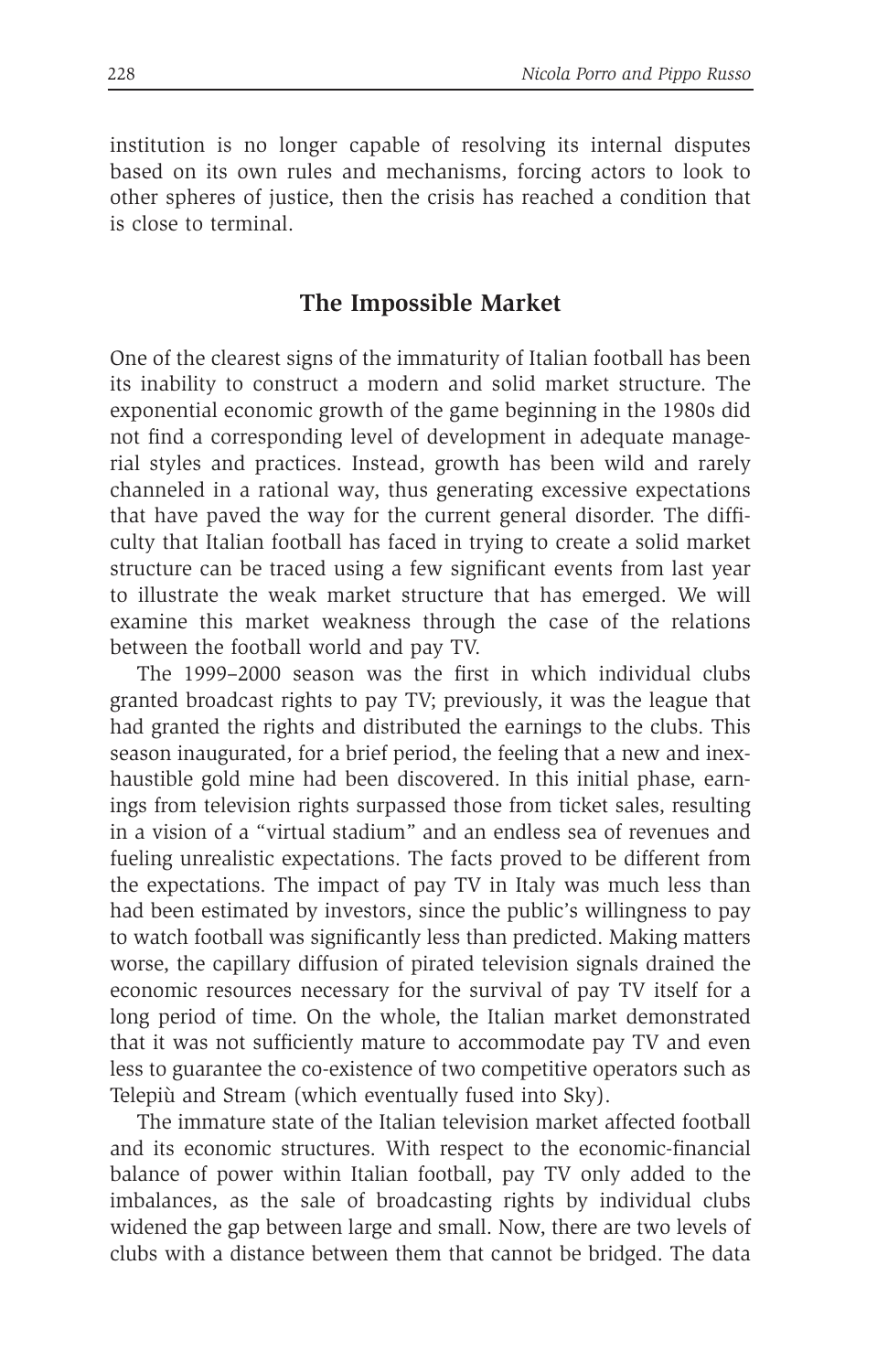for the 2003–2004 season produced the following list: Juventus,  $€54$ million per season; Milan and Inter,  $\epsilon$ 49 million; Roma,  $\epsilon$ 37.2; Lazio, €32; Parma, €24.8; Bologna, €13.4; Udinese, €12.9; Sampdoria, €7.3; Reggina,  $\epsilon$ 7; Lecce,  $\epsilon$ 6; Siena,  $\epsilon$ 5. Almost all of the clubs on this list ceded to Sky the rights to broadcast their home matches. There were six Serie A clubs (Ancona, Brescia, Chievo, Empoli, Modena, and Perugia) not on this list that formed their own television platform, Gioco Calcio. These clubs had agreed to divide  $\epsilon$ 50 million between them.

The case of Gioco Calcio is an instructive example of the grotesque nature of the market structure created by Italian football. The original intent was to set it up as a Lega project, constructed to market and exploit pay TV rights for football matches, but it was transformed into a private consortia with heterogeneous ownership.4 Gioco Calcio absorbed an original nucleus formed by the Plus Media Trading consortia (founded in 2002 and composed of 11 clubs from Serie A and B), counting among its founding partners five clubs from Serie A for the 2003–2004 season: Ancona, Brescia, Chievo, Empoli, and Perugia. A sixth club, Modena, was also involved but merely as a client, that is, its involvement was limited to selling its broadcast rights to the consortia. Two considerations about the competitive market in television rights emerge from this description of Gioco Calcio. The first is related to the anti-trust regulations that discipline the market in question and should be a lesson for any business school case study. The regulations establish that no single operator can acquire more than 60 percent of the total rights for matches to be broadcast by scrambled signals. This rule has two glaring limitations. The first is that the figure chosen for the threshold is ingenuously crude, since calculating market share on the basis of the number of games involves setting sights on the wrong target: the matches should be "weighed," not counted. According to the present rule, a match between Brescia and Chievo, two small, provincial sides, counts just as much as a match involving Juventus. However, if we were to "weigh" the matches based on potential audience numbers, we would find a striking difference between the two matches as commercial activities. The second limitation of the anti-trust rule is even more bizarre in that it has not been updated to deal with a new market reality: the 60 percent threshold was set when the market had two operators competing for the rights to scrambled signals. Competition disappeared with the merger of Telepiù and Stream into Sky in summer 2003, yet the 60 percent limit remains. It is a deplorable situation when competition that does not exist is protected. Nor can competition be created by decree. As a result, a group of clubs was excluded from the business, not only for commercial reasons but legislative ones as well.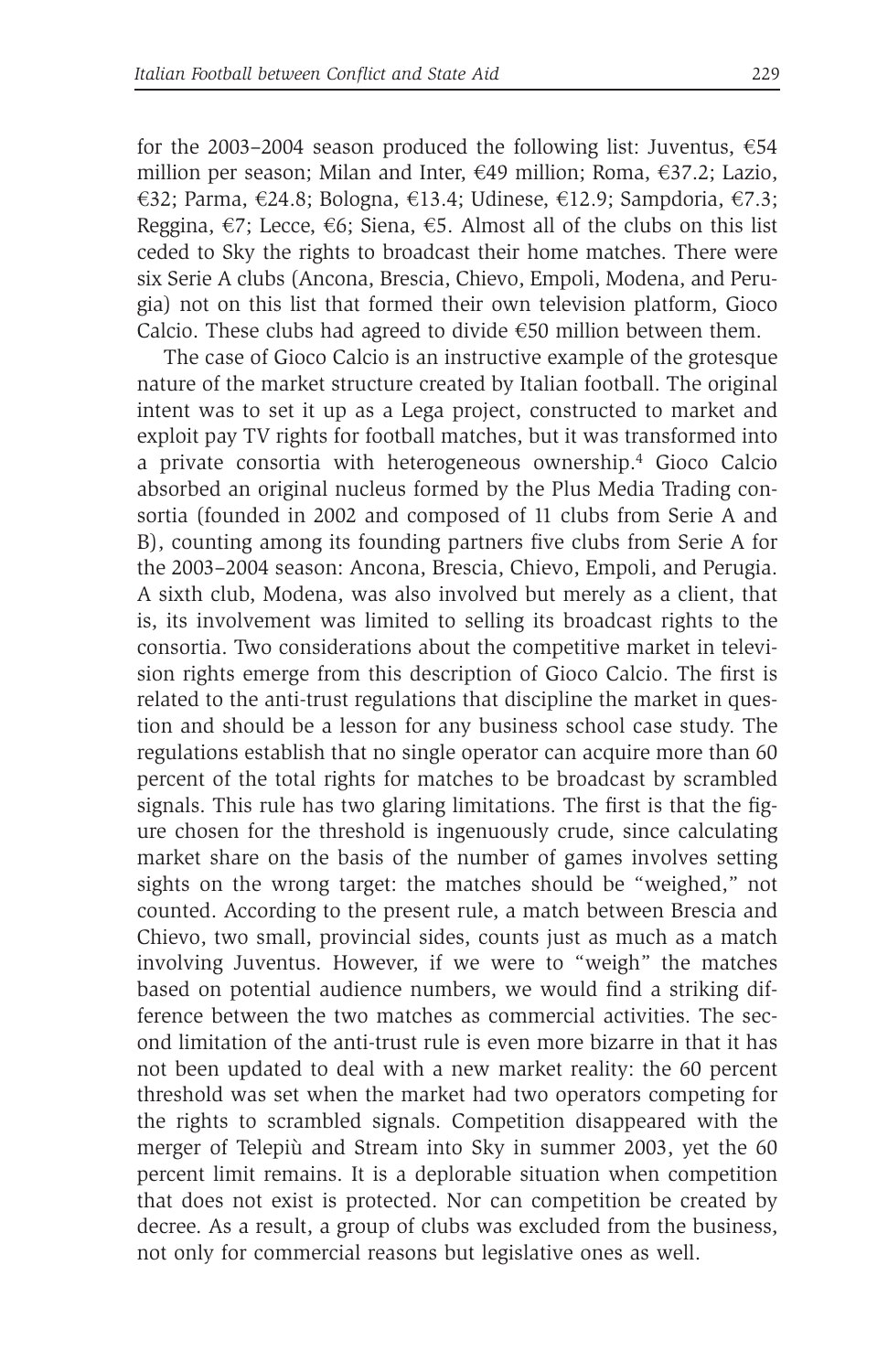The second consideration is the path that Gioco Calcio took to get into the (non-)competitive market. Presided over by the vice-president of the Lega Calcio, Antonio Matarrese (a not entirely conventional detail), Gioco Calcio emphatically presented itself as the operator that would restore competition to the market for pay TV rights. However, if we glance back to the ownership structure of the consortia, we find that some of its original and distinguishing features illustrate the immaturity of market structures in Italian football. Gioco Calcio emerged as a firm to acquire and market the pay TV rights for the home matches of six clubs, excluding Modena: the clubs were both sellers and buyers of rights. They ceded pay TV rights to the consortia and estimated an annual return of over  $\epsilon$ 50 million. The conditions of reciprocity that linked the clubs created an ownership structure that bordered on illegality. In fact, the clubs guaranteed each other's security deposit with the consortia, violating federation rules.

Gioco Calcio had estimated that despite poorly defined technology and season packages that were barely affordable  $(\epsilon 30$  per month,  $\epsilon$ 360 for the year), it would have 150,000 subscribers for the year. At the end of November 2003, three months into the season, the figure remained stuck at 40,000. Gioco Calcio's failure to meet expectations reignited the conflict over broadcasting rights for pay TV and led to the threat by the five founding clubs to abandon the matches scheduled for 22 and 23 November: the clubs in question, deprived of pay TV revenue, claimed that they were at a comparative disadvantage with respect to the other 13 clubs in Serie A. However, the strike threat was also motivated by a perceived negligence on the part of the Lega Calcio president, Galliani. They claimed that he did not maintain a promise made during the summer to have the banking system provide financial support for the five Gioco Calcio clubs by securing credit that factored in future revenues. The strike was avoided, and less than a month later Gioco Calcio lost Modena, which broke its contract and jumped to Sky, claiming that its provisions had not been honored (a first payment due 31 October 2003 was never made). Customers who had signed up for a package that was to include the home matches of six clubs now had to make do with those of the remaining five. As a further illustration of the state of the market in Italian football, Gioco Calcio attempted to have banks factor future earnings into credit decisions. The campaign, spearheaded by Franco Tatò, who was brought in as an adviser, failed (in early 2004), and the only option was for the remaining clubs also to turn to Sky. Consequently, the 60 percent threshold will remain a nice showpiece for anti-trust legislation textbooks.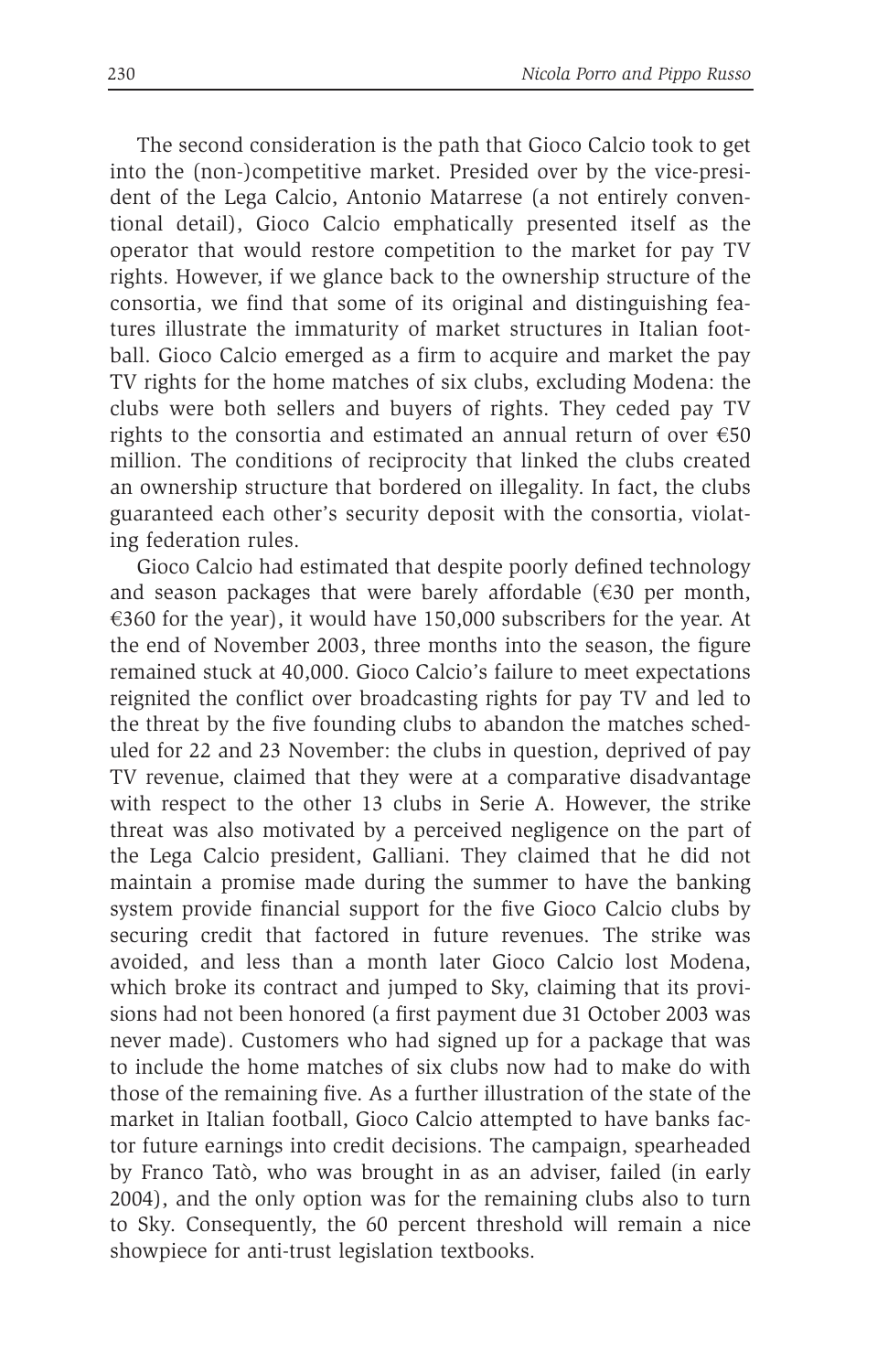## **Externalizing the Crisis**

A new variable was introduced into the permanent crisis of Italian football in October 2003. The European Commission initiated two separate investigations into the loss-spreading legislation. The first, conducted by Mario Monti, the Italian commissioner responsible for competition, explored whether the loss-spreading law was a form of state aid that gave Italian clubs an unfair advantage over their Continental rivals. The second, conducted by Frits Bolkenstein, the commissioner responsible for the internal market, dealt with whether a budgetary provision in the law contradicted European rules. The legislation, approved on 18 February 2003, allowed clubs to spread out their losses over ten budgetary years rather than the three permitted by European Union rules on corporate budgets. Both these inquiries could have an impact on this uniquely Italian approach to resolving the problems of this national industry, which have stunted the growth of football in the country. The center-right government, yielding to pressure from the football lobby but also wanting to ensure that the football season began as scheduled, produced the legislation on the basis of promises made in the summer 2002. The logic of the legislation was that it would be a one-off intervention that would put to rest, once and for all, the follies of the past and introduce a season of virtuous management. In this sense, the loss-spreading decree was part of a process that had begun in accordance with the players' union and that had started to put a downward pressure on the valuation of players on the market and on salaries.

The intervention by the European Commission threw the Italian clubs into a panic. They had not forgotten that it was European authorities who had profoundly changed the political, economic, and organizational basis of football in 1995 with the Bosman ruling. The suggestion by Brussels to change the legislation set off feverish activity among entire legal offices co-ordinated by the Lega Calcio, with creative attempts to ensure that everything remained the same.<sup>5</sup> There was almost an apocalyptic fear among the clubs, all of which (with the exceptions of Sampdoria and Juventus) had already benefited from the accounting possibilities afforded by the legislation. If the loss-spreading legislation were annulled, it would have disastrous ramifications for the entire football system.6 In fact, the 2003–2004 football season was haunted by the potential cancellation of a legislative provision deemed essential for the survival of Italian football. However, contrasting positions have emerged over possible solutions to the challenge. On the one hand, there are those who are counting on the possibility that, in the end, all will be worked out,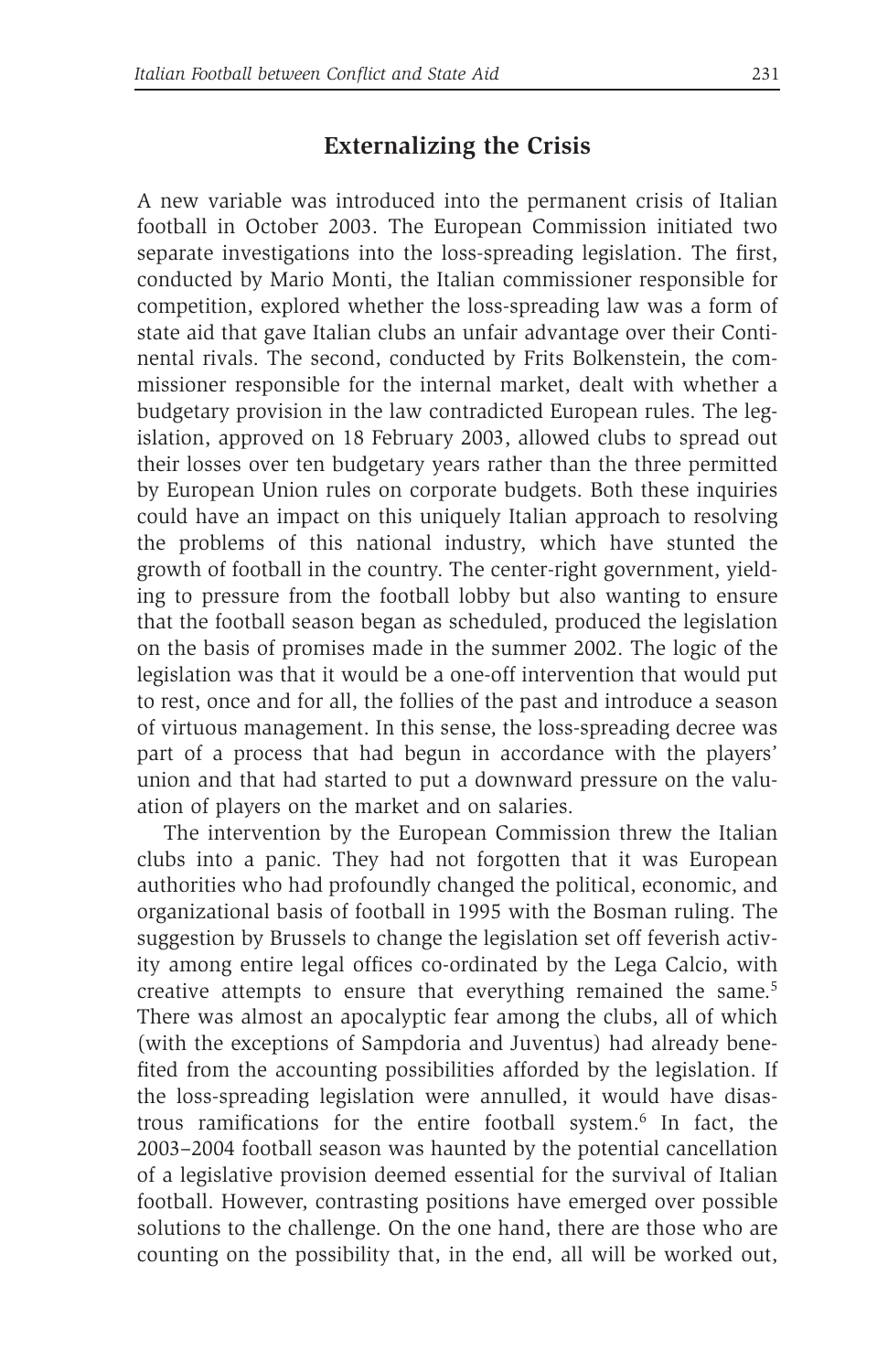as football is a pillar of Italian society and the economic activity it generates cannot be suddenly blocked. On the other, there are those who see something new in the intervention by European bureaucrats that does not augur well for finding a typical Italian solution. The two positions reflect different and practically irreconcilable visions of the market. One sees risk faced by firms as something that must be kept under control, especially in those cases in which the actors and sectors involved have a high social impact. The other, characterized by almost a fundamentalist faith in the market, pursues an abstract idea of perfect competition and the set of rules and activities that will guarantee it.

Whatever may result, Italian football must deal with an externalization of a crisis that has been projected onto the European level, where it is not possible to resolve problems through the politicization of football or by inventing typically Italian solutions such as the "loss-spreading" or "TAR stopper" measures. It was not a coincidence that in the same period when Commissioner Monti was throwing Italian clubs into a panic, some club presidents were ironically asking Berlusconi to sort out the matter, since he had been so quick to take credit when the law had been presented. Moreover, it is taken as a given that for Italian clubs, it is the European dimension that can shape sound economic activity. Indeed, during the same weeks that the Commission was beginning its proceedings, the European football confederation was formalizing the terms for a license (known as the UEFA license) that will be needed to participate in European Cup competitions. The license sets a series of parameters of eligibility, most of which are based on sound balance sheets. More precisely, economic-financial virtue, rather than technical capacity, is the essential prerequisite for the acquisition of a European "football citizenship."

In the midst of the conflict between European institutions and Italian football, which at certain points seemed to present little room for maneuver because of the rigidity of the EU authorities, there emerged an event that could prove to be critically important: the decision in November 2003 to suspend the rules of the Stability Pact in the cases of France and Germany. It was a blow to the image of the Union's institutions as the upholders of an ethical standard based on the observance of rules that were to apply equally in all circumstances. The event leads to two considerations. The first is that it was perhaps fortunate that it took place under the Italian presidency of the European Union. The second refers to flexibility in the interpretation of rules; as George Orwell said, "Some are more equal than others." As an economic, social, and cultural phenomenon,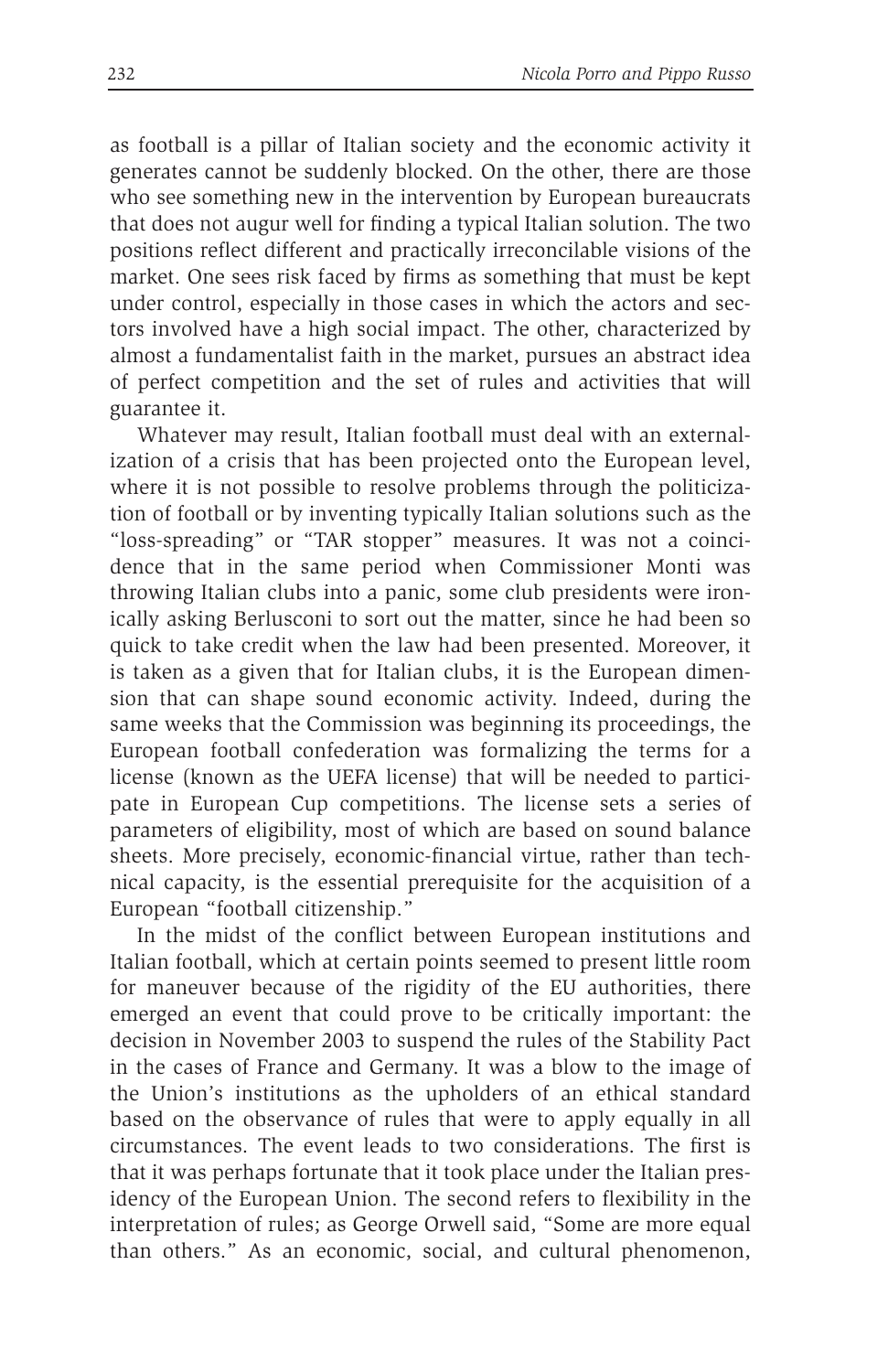Italian football has an importance that transcends the mere national context. It is difficult to imagine EU institutions taking actions that might provoke extreme consequences for such an important industry. In the face of this situation, there is the dilemma of responding by saying "luckily" or "unfortunately," because no matter what action is taken, the most important result of this event would be for Italian football to emerge from its state of arrested development. It is surely to remain there for an eternity if the strict European authorities consider it to be "more equal than others."

— *Translated by Lynn Mastellotto*

#### **Notes**

- 1. P. Russo, "Il calico italiano nei giorni di anomia," *Quaderni di Sociologia* (forthcoming); N. Porro, "Introduction to the Special Issue on Football," *Quaderni di Sociologia* (forthcoming).
- 2. It needs to be noted that the summer chaos exploded when the Catania club turned to the regional administrative court, the TAR. The Catania management resorted to the exceptional measure of looking to the ordinary courts because it felt an injustice had been carried out by the sport's judicial bodies when it upheld the final score in a loss to Siena, even though the latter fielded an illegal player. This is not the place to enter into a detailed discussion of a long and complex affair. The important point was that the TAR ruled that the Catania club had to be reinstated into Serie B (its relegation had been determined by its position in the standings), indicating a rather unorthodox view that the division could have 21 clubs. The reason for resorting to an odd-numbered league was that if Catania was not relegated, there were two clubs (Napoli and Venezia) tied in points that would be forced to play a match to decide who would be relegated. This seemed unlikely, given that the season had ended weeks earlier, rendering a playoff impossible either for practical or technical reasons. It also would have led to even more judicial action if the two clubs would have been forced to play a match to decide who remained in Serie B. They both had earned their position in Serie B on the pitch in the previous season and had made technical and economic investments on that basis.
- 3. The arbitration clause is a provision in the regulations of every Italian sports federation. It states that controversies between members of the federation (athletes, coaches, executives, competition officials, clubs) must, for issues related to the sport's regulations, be resolved exclusively by its own judicial bodies, without recourse to the ordinary judicial system. The latter may be turned to only with the approval of the federation. Sanctions for violating the arbitration clause could include expulsion from the federation.